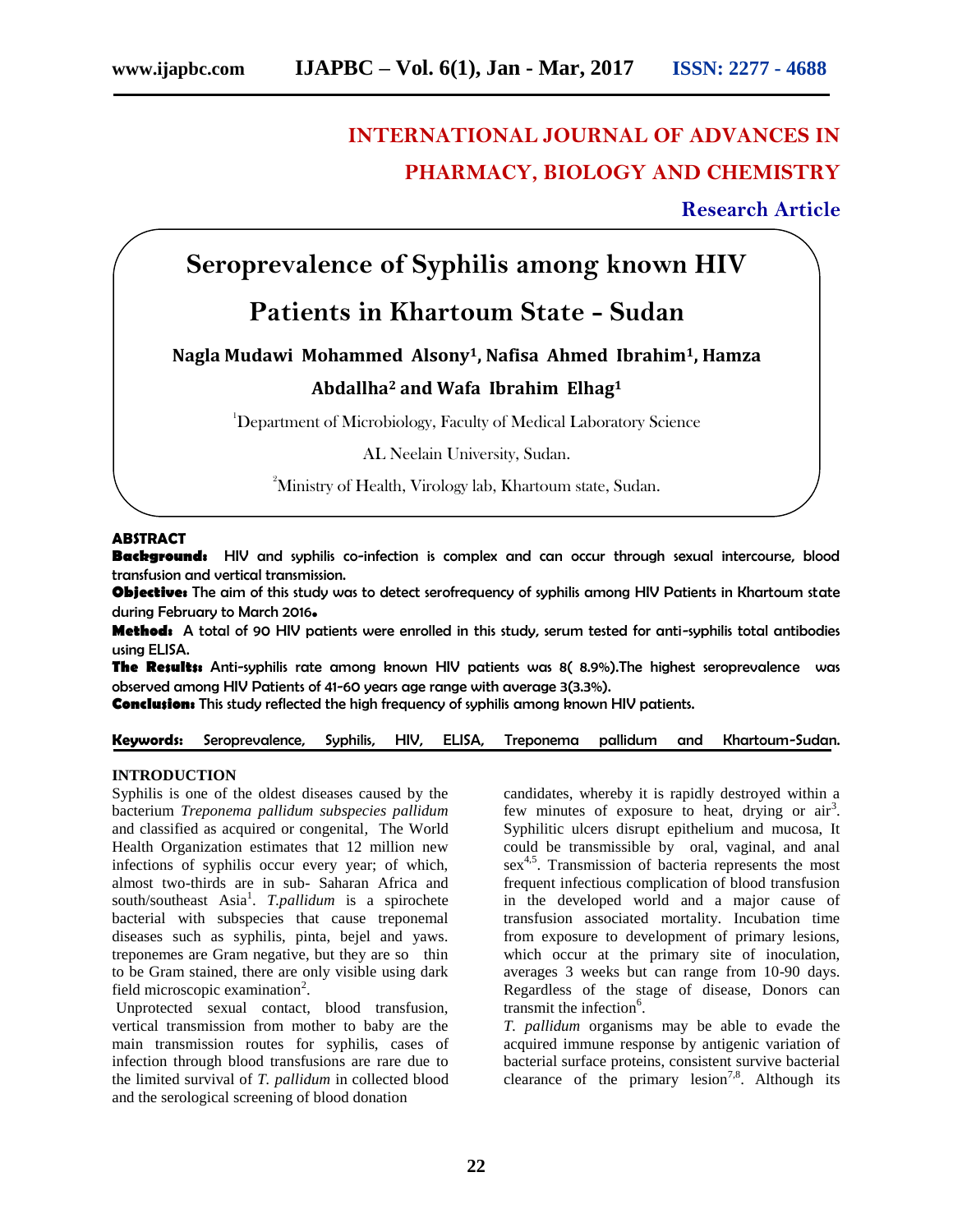treatment is accessible, its incidence remains a serious public health problem $9$ .

Two types of serologic tests are required for diagnosis. First, there are treponemal tests, such as fluorescent treponemal antibody absorption (FTA-ABS), *T. pallidum* particle agglutination (TPPA) and enzyme immunoassay (EIA), chemiluminescence immunoassays, immunoblots and rapid treponemal assays. . Second, there are nontreponemal tests, such as the Venereal Disease Research Laboratory (VDRL) test or the rapid plasma reagin (RPR) test<sup>1</sup> .The interaction between syphilis and HIV infection is complex and remains incompletely understood, despite 30 years of clinical experience<sup>11</sup>.

Syphilis is a complex disease, which is sexually transmitted. The incidence of syphilis is rising all over the world, partly due to the increased transmission in HIV patients<sup>12,13</sup>. HIV can alter the clinical picture of syphilis and can cause more serious complications. Incidence of neurosyphilis in HIV infected individuals is high even when treated with recommended dosage<sup>14</sup>. Primary syphilis infection causes a genital ulcer, which disrupts the mucous membrane, making it more vulnerable to penetration by the HIV virus, During episode of Syphilis ,CD4 counts transiently decrease and HIV viral load increase. On the other hand, impaired cellular and humoral immunity in HIV infection lowers host defense against *T. pallidum*, leading to changes in the natural course and clinic progression of syphilis, shortened incubation time, and increased number and infectiousness of syphilis lesions $^{15,16}$ .

In a systematic review of literatures from several regions of the world, a cause more serious complication median point-prevalence of syphilis among HIV–infected patients was shown to be 9.5% <sup>17</sup>. This study aimed to detect the frequency of syphilis among known HIV patients who attending Anti retroviral therapy clinics.

### **MATERIALS AND METHODS**

The current descriptive, cross-sectional study carried out between January and March 2016. Ninety known HIV patients who attended clinics in Khartoum state, Sudan were recruited in this study. Approval was taken from Al Neelain University Ethical Committee Board and an informed consent was obtained from each patient before collecting the specimen, demographic and clinical data.

### **Expermental work:**

#### **Collection of Specimen:**

Venous blood samples (5ml) in anticoagulant free container was taken and sera was separated and kept frozen at -20˚c. All tested sera were tested for

antibodies by using ELISA Kit. The type of ELISA used was antigen sandwich ELISA (Fortressdiagnostics limited, United Kingdom).

#### **Test procedure to detect anti-syphilis total antibodies:**

All reagents were brought to room temperature before assaying, 100 micro liter of HRP conjugate were dispensed into all wells, exept for the blank well, then 20 $\mu$  of positive control, negative control, samples were dispensed into their respective wells, then the card board sealer was applied on to microtitters wells to prevent evaporation, and incubated for 1 hour at 37˚C, and when incubation was completed, the card board was discarded, and the strips were washed by using automatic washer for 6 times , after that the strips mouth were turned down on to blotting paper to remove any liquid residue.

50  $\mu$  of chromogen A and 50  $\mu$  of chromogen B solution was dispensed into all wells and incubated for 15 mimutes at 37˚C away from intense light, then 50μ of stop solution was dispensed into all wells in the same order and at the same rate as for chromogen/ substrate, the absorbance of specimens were measured with photometer at 450/630 nm within 5 minutes after stopping the reaction.

#### **Measuring the absorbance**:

The plate reader was calibrated with blank well and the absorbance was read with micro well reader at 450 nm, the results were calculated by relating each sample optical density (OD) value to the Cut off value of plate.

Calculation of Cut off (C.O) value:

 $C.O = *Nc + 0.18$ 

 $Nc =$  the mean absorbance value for the three negative controls.

#### **Interpretation of results:**

**Negative results**: samples giving absorbance less than Cut-off value are negative for this assay.

**Positive results**: samples giving absorbance equal to or greater than Cut-off value considered initially reactive.

**Borderline**: samples with absorbance to cut-off ratio between 0.9 and 1.1 are considered borderline and retesting of those samples is recommended.

### **Data analysis:**

All collected data were analyzed using SPSS. *P. values* < 0.05 were considered statistically significant.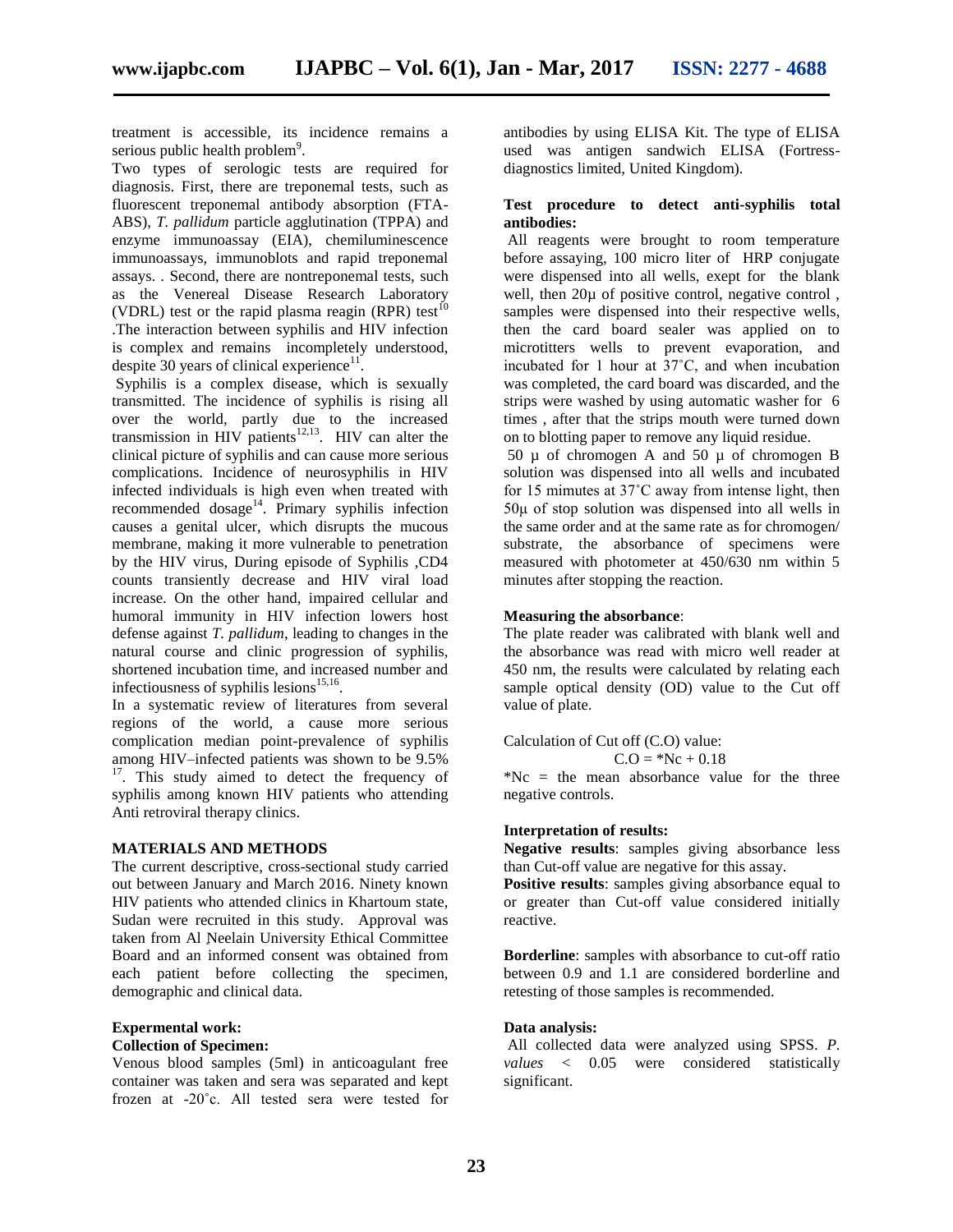#### **RESULT**

Ninety patients diagnosed as HIV patients were enrolled in this study, the result revealed that Overall anti-syphilis rate among HIV patients using ELISA anti-syphilis total antibodies was 8(8.9%) (Figure 1). Most of them were female however all positive patients were males (Table 1). The age distribution of HIV patients ranged from 21 - 70 years, most of seropositive patients 3(3.3%) were belonged to both age groups 41-50 and 51-60 years (Table 2) , were married 7(7.8%), The seroprevalence of syphilis among the married patients (7.8%) was higher than the unmarried  $1(1.1\%)$  from all patients.

Regarding HIV duration most of co-infected patients were belonged to 1-10 years group, only one patient has a duration of HIV <1 year (Figure 2).  $7(7.8%)$  of positive patients initiate ART treatment about 1-10 years after diagnosis , only one patient has treatment for one week  $(< 1$  year).

Among total population, 27(30%) had a past history of STIs, however most of positive results observed among who had no history of STIs 87.5% (7 out of 8), and the remain positive patient had a history of STIs before 5 months (<1 year). 23(85.2%) out of all studied patients take treatment to treat STIs symptoms, only one of them has syphilis positive result (Figure 3).

There was statistically significant difference in prevalence among age groups. Nevertheless, there was no significant difference in Residence, Occupation and past history of STDs

### **DISCUSSION**

Syphilis and HIV co-infection presents a complex interaction. The increased incidence of HIV individuals afflicted with STD, including syphilis is epidemiologically documented in numerous studies 18,19 .

In this study all known HIV infected patients were screened for syphilis , many of whom were on ART treatment, The overall frequency of anti syphilis antibodies was 8.9% positive,all of them were male. the age range HIV Patients was 21-70 years. The high prevalence in males could have been due to

polygamous relationships and lack of awareness of syphilis, This implies that syphilis infection is more common in adults. This finding was higher than the 2% found by Sunitha *et al* (2016) in India<sup>20</sup>, 2% found by Arti  $et$  al (2016) also in India<sup>21</sup> and 0.9% found by Mwumvaneza *et al* (2016) in Rwanda<sup>22</sup> and slightly higher than the 6.7% found by Konda *et al*  $(2016)$  in South India<sup>23</sup>, 6.8% found by Ozlem *et al*  $(2015)$  in Istanbul, Turkey<sup>24</sup> and 7.3% found by Techalew *et al* (2015) in Ethiopia<sup>25</sup> but less than 11.4% that showed by Shweta *et al* (2014) in India<sup>26</sup> and 10% found by Gerald *et al* (2015) in Uganda among HIV patients $27$ .

When compared with other studies in Sudan, it is slightly high to the result obtained by Ayman -*et al* (2015) a 7% of anti syphilis antibodies was detected among blood donors in Khartoum state<sup>28</sup>,  $6.8\%$ obtained by Elsharif *et al* (2015) among blood donors in White Nile State<sup>29</sup> and  $5.4\%$  obtained by Nmarig et al (2016) among Blood donors in Khartoum Central Sudan $30$ . However, the obtained seropositivity was lower than the result of (42.2%) obtained by Eltayib*et al* (2013) among Homeless in Khartoum state<sup>31</sup> and 21.6% obtained by Osman *et al* (2014) among Adult Rural Residents in Red Sea State<sup>32</sup>.

#### **CONCLUSION AND RECOMMENDATION**

In this study we conclude the high frequency of syphilis in HIV infected population attending ART clinics so a screening of all patients for syphilis is recommended as a routine.

The appropriate diagnosis and treatment of syphilis in the HIV population could lead to better response to ART and lower transmission rates for both diseases. a variety of strategies may be needed in different localities, education and intervention programs need to be developed , which also lead to reduction in prevalence of syphilis in HIV infected patients.

#### **ACKNOWLEDGEMENTS**

We would like to thanks all participants of this study, laboratory staff of Omdurman ART clinic especially Mrs. Dina and all doctors. We also grateful to all staff of Microbiology Department AL Neelain University.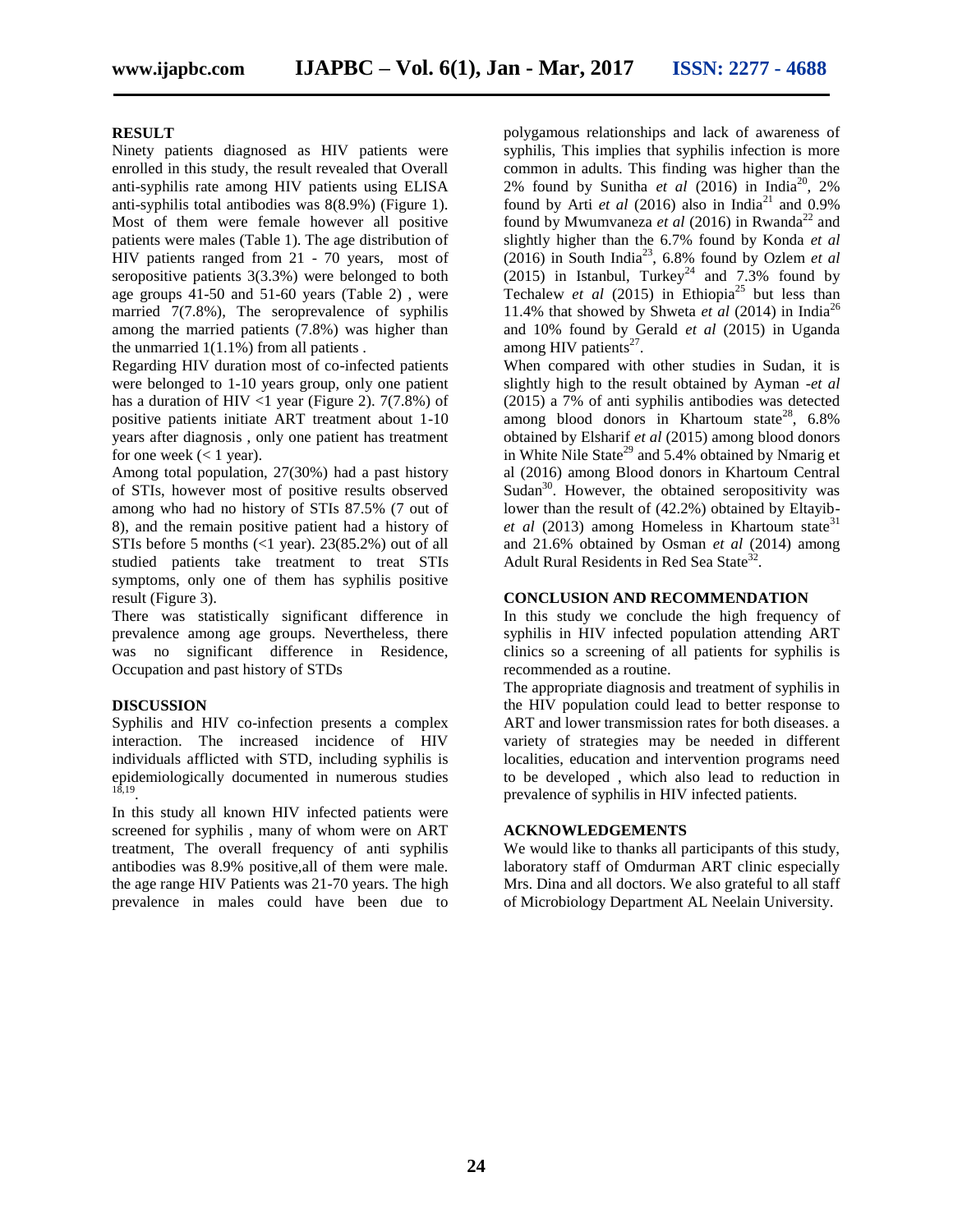

**Figure 1 Frequency of Syphilis among known HIV patients ( n=90)**

| Table 1                                                                     |
|-----------------------------------------------------------------------------|
| Frequency of syphilis among HIV patients $(n=90)$ according to their gender |

| $\cdot$<br>. . | o<br><b>Number</b> | <b>Result</b>   |                 | o<br>o       |  |
|----------------|--------------------|-----------------|-----------------|--------------|--|
| Gender         |                    | <b>Positive</b> | <b>Negative</b> | <b>Total</b> |  |
|                | Count              | 8               | 36              | 44           |  |
| Male           | % within Result    | 100.0%          | 43.9%           | 48.9%        |  |
|                | % of Total<br>8.9% |                 | 40.0%           | 48.9%        |  |
| Female         | Count              | $\Omega$        | 46              | 46           |  |
|                | % within Result    | 0%              | 56.1%           | 51.1%        |  |
|                | % of Total         | 0%              | 51.1%           | 51.1%        |  |
| <b>Total</b>   | Count              | 8               | 82              | 90           |  |
|                | % within Result    | 100.0%          | 100.0%          | 100.0%       |  |
|                | % of Total         | 8.9%            | 91.1%           | 100.0%       |  |

**Table 2 Frequency of syphilis among HIV patients (n=90) according to their age distribution**

| <b>Age Range</b> |                    |                 | <b>Result</b>   |                 |                |
|------------------|--------------------|-----------------|-----------------|-----------------|----------------|
|                  |                    | <b>Number</b>   | <b>Positive</b> | <b>Negative</b> | Total          |
| Age              | $\leq 30$<br>vears | Count           | $\Omega$        | 16              | 16             |
|                  |                    | % within Result | 0%              | 19.5%           | 17.8%          |
|                  |                    | % of Total      | 0%              | 17.8%           | 17.8%          |
|                  | 31-40<br>years     | Count           | $\overline{2}$  | 31              | 33             |
|                  |                    | % within Result | 25.0%           | 37.8%           | 36.7%          |
|                  |                    | % of Total      | 2.2%            | 34.4%           | 36.7%          |
|                  | 41-50<br>years     | Count           | 3               | 28              | 31             |
|                  |                    | % within Result | 37.5%           | 34.1%           | 34.4%          |
|                  |                    | % of Total      | 3.3%            | 31.1%           | 34.4%          |
|                  | 51-60<br>years     | Count           | 3               | 5               | 8              |
|                  |                    | % within Result | 37.5%           | 6.1%            | 8.9%           |
|                  |                    | % of Total      | 3.3%            | 5.6%            | 8.9%           |
|                  | 61-70<br>years     | Count           | $\mathbf{0}$    | $\overline{2}$  | $\overline{c}$ |
|                  |                    | % within Result | 0%              | 2.4%            | 2.2%           |
|                  |                    | % of Total      | 0%              | 2.2%            | 2.2%           |
| <b>Total</b>     |                    | Count           | 8               | 82              | 90             |
|                  |                    | % within Result | 100.0%          | 100.0%          | 100.0%         |
|                  |                    | % of Total      | 8.9%            | 91.1%           | 100.0%         |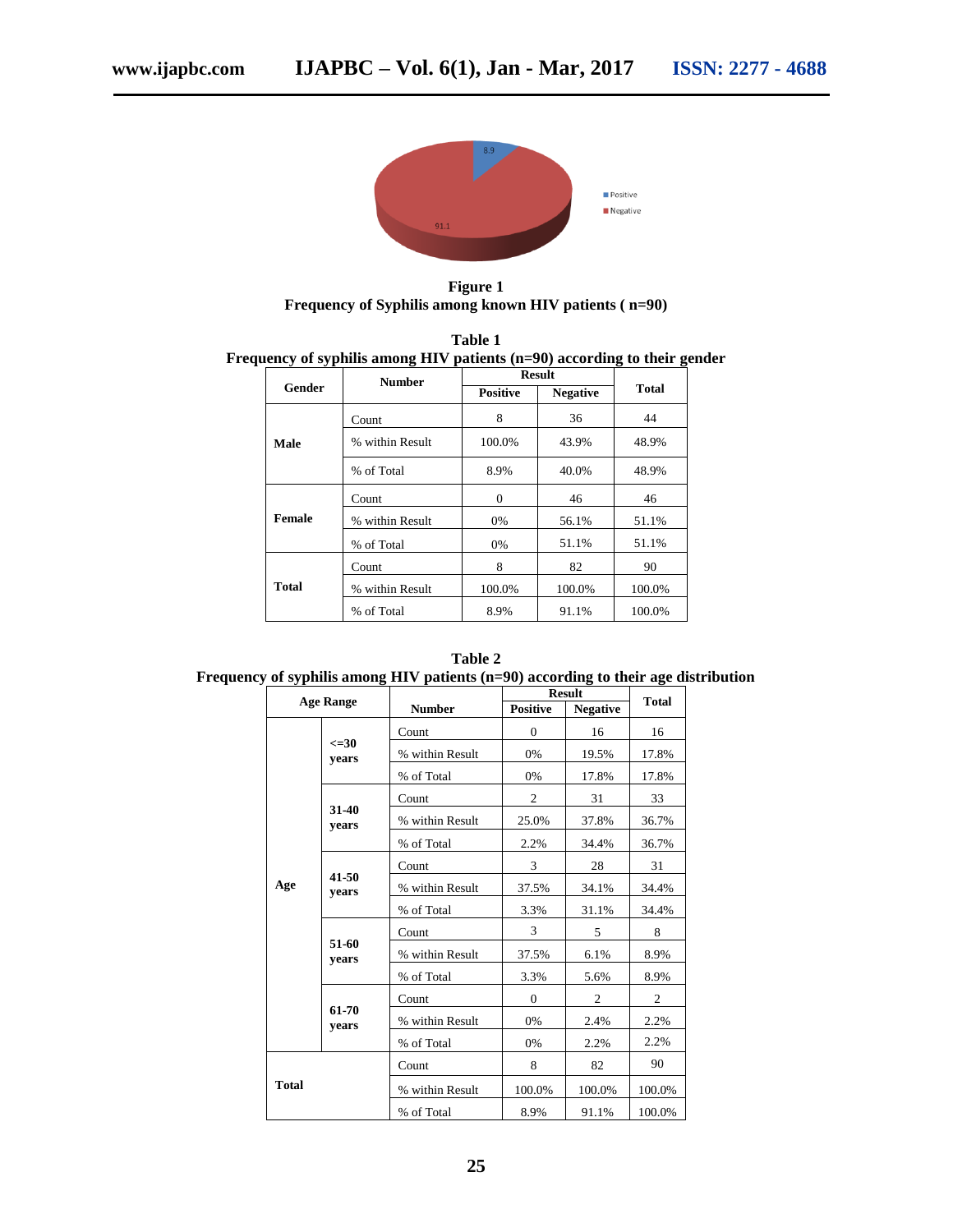

**Figure 2**

**Frequency of Syphilis among HIV patients according to Duration of HIV diagnosis**



**Frequency of Syphilis among HIV patients (n=90) regarding antiretroviral treatment**

#### **REFERENCES**

- 1. Lynn WA, Lightman S. Syphilis and HIV: a dangerous combination. Lancet Infect Dis. 2004;4(4):56–66.
- 2. Antal GM, Lukehart SA, Meheus AZ. The endemic treponematoses. Microbes infect. 2002; 4 (1): 83-94.
- 3. Ministry of Health (Brazil). National Agency for Technical Surveillance Sanitaria. Manual for investigation of disease transmission by blood / Ministry of Health, National Health Surveillance Agency. Brasilia: Ministry of Health 2004.
- 4. Pavia SC. Overview of the Pathogenic Spirochetes. JSTD, 1994;1, 1.
- 5. Ho KK. Review on serologic diagnosis of syphilis, Hong Kong dermatology and venereology. Bulletin, 2002;10 (1), 10-18.

6. Harvey G. Klein, David J Anstee. Mollison's blood transfusion in clinical medicien. 11 th

edition .Uk. Oxford. Blackwell Publishing Ltd. 2005.

- 7. Emily LH and Lukehart SA. Syphilis using modern approaches to understand an old disease. J Clin Inves, 2011; 121(12),4584-92.
- 8. Palmer HG, Bankhead T and Lukehart AS. Nothing is permanent but change- Antigenic variation in persistent bacterial pathogens. Cell Microbiol, 2009;11(12), 1697–1705.
- 9. Ministry of Health. National Women's Health Coordination Transmitted and Aids / MS. Epidemiological Bulletin. Brasilia: Ministry of Health 1998; 2: 4-23.
- 10. C Ferreira, Ferreira W, Motta C, Vasquez FG, Pinto AF. Reactivity VDRL test blood bags of Hematology Foundation Hematology and the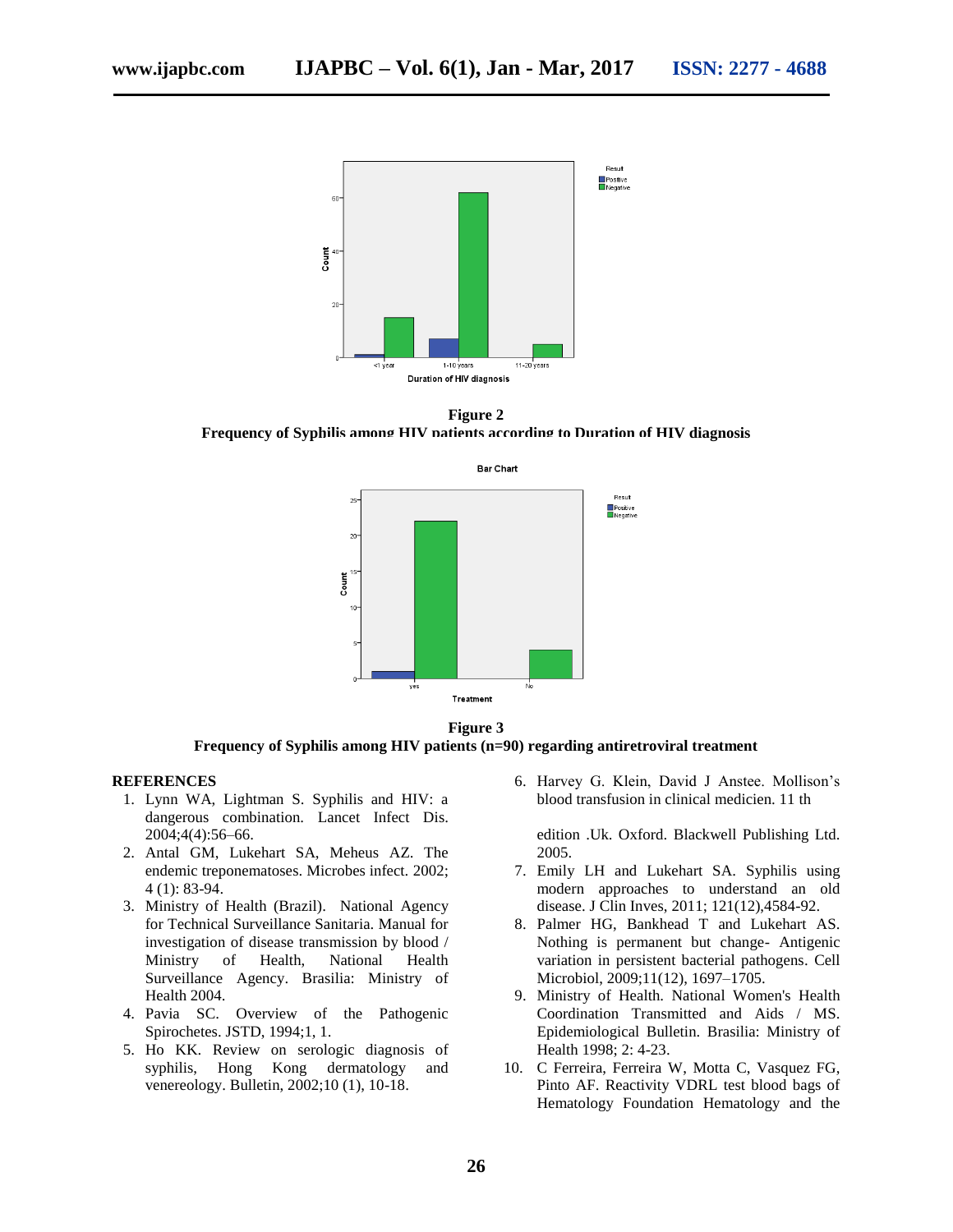Amazon-HEMOAM, the costs of disposal and estimated prevalence of lis SIFI in blood donors State of Amazonas, Brazil. DST J Bras Diseases Fri Transm, 2006; 18: 14-17.

- 11. Zetola NM, Klausner JD. Syphilis and HIV infection: an update. Clin Infect Dis*.* 2007 May 1;44(9):1222-8.
- 12. Ross MW, Nyoni J, Ahaneku HO, Mbwambo J, McClelland RS,McCurdy SA. High HIV seroprevalence, rectal STIs and risky sexual behaviour in men who have sex with men in Dar es Salaam and Tanga, Tanzania. BMJ Open, 2014; 4(8): e006175
- 13. Schmidt AJ, Marcus U. Self-reported history of sexually transmissible infections (STIs) and STI-related utilization of the German health care system by men who have sex with men: data from a large convenience sample. BMC Infect Dis*,* 2011 ; 11: 132.
- 14. Tsai HC, Sy CL, Lee SS, Wann SR, Chen YS. Optimal treatment for asymptomatic neurosyphilis*.* Int J STD AIDS, 2012 ; 23(10):756-757.
- 15. Buchacz K, Patel P, Taylor M, Kerndt PR, Byers RH, Holmberg SD*, et al* . Syphilis increases HIV viral load and decreases CD4 cell counts in HIV-infected patients with new syphilis infections. AIDS, 2004;18 (15):2075-9.
- 16. Schöfer H, Imhof M, Thoma-Greber E, Brockmeyer NH, Hartmann M, Gerken G, *et al*. The German AIDS Study Group (GASG). Active syphilis in HIV infection: a multicentre retrospective survey. Genitourin Med. 1996 Jun;72 (3):176-81.
- 17. Kalichman SC, Pellowski J, Turner C. Prevalence of sexually transmitted co-infections in people living with HIV/AIDS: systematic review with implications for using HIV treatments for prevention. Sex Transm Infect, 2011;87(3): 183–90.
- 18. Ross MW, Nyoni J, Ahaneku HO, Mbwambo J, McClelland RS, McCurdy SA. High HIV seroprevalence, rectal STIs and risky sexual behaviour in men who have sex with men in Dar es Salaam and Tanga, Tanzania. BMJ Open. 2014;4(8):e006175.
- 19. Schmidt AJ, Marcus U. Self-reported history of sexually transmissible infections (STIs) and STI-related utilization of the German health care system by men who have sex with men: data from a large convenience sample. BMC Infect Dis, 2011; 11: 132.
- 20. Sunitha N, S. Kalaivani. Seroprevalence of Hepatitis B, Hepatitis C &Syphilis in HIV

Positive Patients Attending STD Clinic, IJSR, 2016; 5(8): 2319-7064.

- 21. Arti A, Ankur G, Sapna G, Sunita K, P K Singh. Seroprevalence of Hepatitis B and Syphilis coinfection in human immunodeficiency virus – positive antiretroviral therapy attendees and human immunodeficiency virus – negative sexually transmitted infection attendees. IJSTD, 2016; 37(1): 94-95.
- 22. Mwumvaneza M, Eric R, Dieudonne S, Steve K, David J R, Sabin N. The prevalence of Syphilis infection and its associated factors in the General population of Rwanda. A National Household – Based survey, JSTD, Volume 2016(2016), Article ID 4980417.
- 23. Konda PHR, Uma P, Ramesh B M, Padmaja Y. A study of seroprevalence of Hepatitis B, Hepatitis C and Syphilis co infection among HIV Patients in a Tertiary Care Teaching Hospital, South India, Int. J, Curr. Microbiol. App. Sci, 2016; 5(8): 698-707.
- 24. Özlem AA, Hayat KK, Murat S, Emine Rİ, Özcan N. Seroprevalence and risk factors of Syphilis among HIV/AIDS patients in Istanbul, Turkey. Cent Eur J Public Health, 2015; 23 (1): 65–68.
- 25. Techalew S, Kinfe L, Henock A , Endale T. Syphilis among people with HIV infection in southern Ethiopia: sero-prevalence and risk factors. BMC Infectious Diseases, 2015; 15:189.
- 26. Shweta S, Jyoti C. Hans. VDRL v/s TPHA for diagnosis of syphilis among HIV sero-reactive patients in a tertiary care hospital. New Delhi, India. Int.J.Curr.Microbiol.App.Sci, 2014; 3(5): 726-730.
- 27. Gerald M and Diana AI. Seroprevalence of Syphilis among Human Immunodeficiency Virus Positive Individuals Attending Immune Suppressed Syndrome Clinic at International Hospital Kampala, Uganda. ISRR*,*2015; 3(3): 84-90.
- 28. Ayman A, Wafa E, Zuhal E. Frequency of Syphilis among Blood donors Attending Khartoum teaching Hospital Blood Bank. European Academic Research, 2015; 3(6): 6262-6269.
- 29. Elsharif AB, Moataz A, Hamza BH , Omer SM, Mutasim S, Badr Eldien H, Mohammed M. Seroprevalence of HIV and Syphilis infections among Blood donors at Kosti Teaching Hospital- White Nile State-Sudan. Int. J. Curr. Microbiol. App.Sci, 2015; 4(11): 832-837.
- 30. Nmarig O, Eiman D, Musa A. Seroprevalence of transfusion transmissible infections among Blood donors in Khartoum Central Sudan,